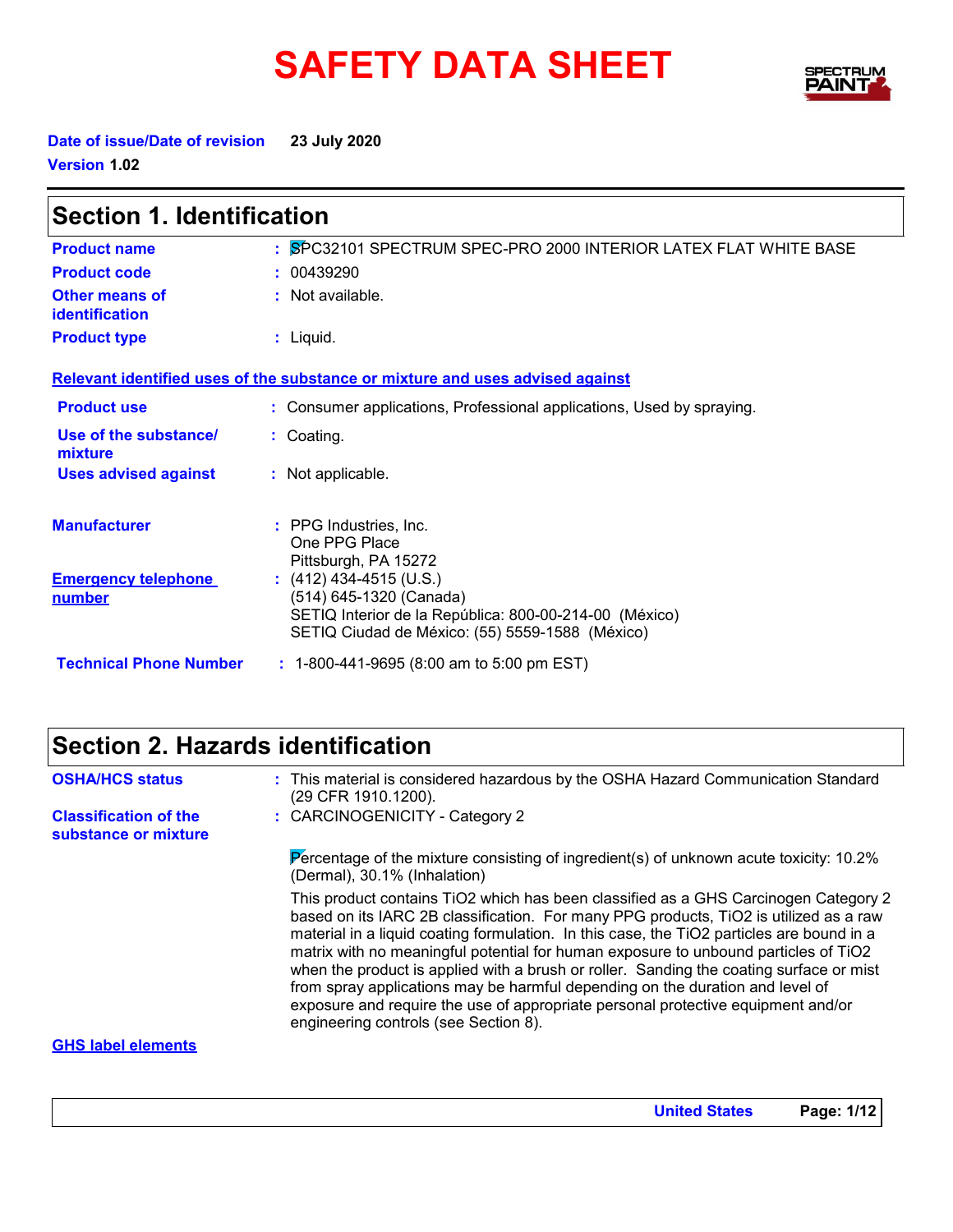### **Section 2. Hazards identification**

#### **Hazard pictograms :**



| <b>Signal word</b>                         | $:$ Warning                                                                                                                                                                                       |  |
|--------------------------------------------|---------------------------------------------------------------------------------------------------------------------------------------------------------------------------------------------------|--|
| <b>Hazard statements</b>                   | : Suspected of causing cancer.                                                                                                                                                                    |  |
| <b>Precautionary statements</b>            |                                                                                                                                                                                                   |  |
| <b>Prevention</b>                          | : Øbtain special instructions before use. Do not handle until all safety precautions have<br>been read and understood. Wear protective gloves, protective clothing and eye or face<br>protection. |  |
| <b>Response</b>                            | : IF exposed or concerned: Get medical advice or attention.                                                                                                                                       |  |
| <b>Storage</b>                             | : Store locked up.                                                                                                                                                                                |  |
| <b>Disposal</b>                            | : Dispose of contents and container in accordance with all local, regional, national and<br>international regulations.                                                                            |  |
| <b>Supplemental label</b><br>elements      | : Contains isothiazolinones. May cause allergic reaction. Emits toxic fumes when heated.                                                                                                          |  |
| <b>Hazards not otherwise</b><br>classified | : None known.                                                                                                                                                                                     |  |

### **Section 3. Composition/information on ingredients**

| <b>Substance/mixture</b> | Mixture                                                        |
|--------------------------|----------------------------------------------------------------|
| <b>Product name</b>      | SPC32101 SPECTRUM SPEC-PRO 2000 INTERIOR LATEX FLAT WHITE BASE |

| Ingredient name                           | - 0         | <b>CAS number</b> |
|-------------------------------------------|-------------|-------------------|
| I Talc, not containing asbestiform fibres | I≥5.0 - ≤10 | 14807-96-6        |
| I titanium dioxide                        | I≥5.0 - ≤10 | 13463-67-7        |

SUB codes represent substances without registered CAS Numbers.

Any concentration shown as a range is to protect confidentiality or is due to batch variation.

**There are no additional ingredients present which, within the current knowledge of the supplier and in the concentrations applicable, are classified as hazardous to health or the environment and hence require reporting in this section.**

**Occupational exposure limits, if available, are listed in Section 8.**

### **Section 4. First aid measures**

**Description of necessary first aid measures** If ingestion, irritation, any type of overexposure or symptoms of overexposure occur during or persists after use of this product, contact a POISON CONTROL CENTER, EMERGENCY ROOM OR PHYSICIAN immediately; have Safety Data Sheet information available. Never give anything by mouth to an unconscious or convulsing person.

| <b>Eye contact</b> | : Remove contact lenses, irrigate copiously with clean, fresh water, holding the eyelids<br>apart for at least 10 minutes and seek immediate medical advice.                                           |
|--------------------|--------------------------------------------------------------------------------------------------------------------------------------------------------------------------------------------------------|
| <b>Inhalation</b>  | : Remove to fresh air. Keep person warm and at rest. If not breathing, if breathing is<br>irregular or if respiratory arrest occurs, provide artificial respiration or oxygen by trained<br>personnel. |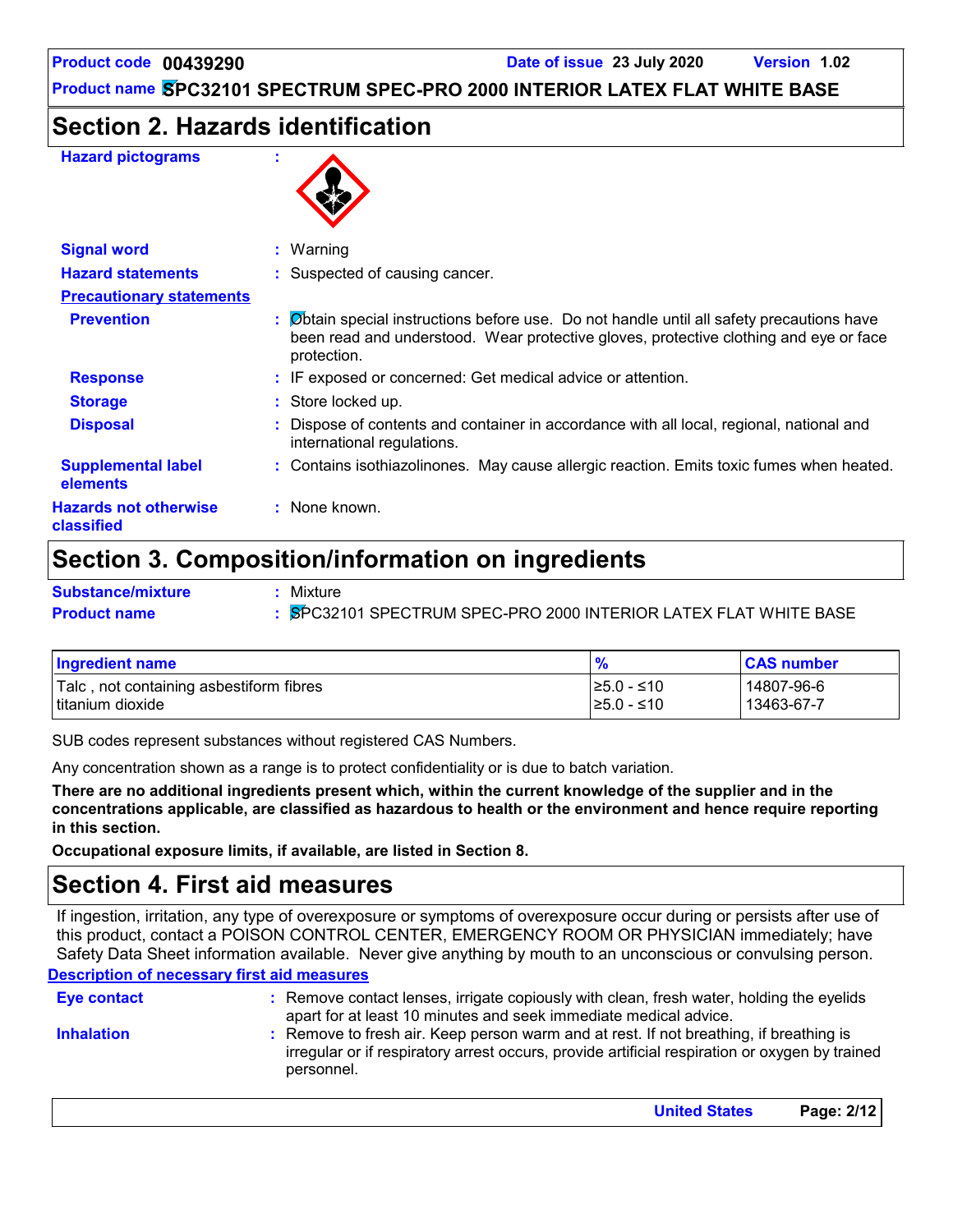### **Section 4. First aid measures**

| <b>Skin contact</b> | : Remove contaminated clothing and shoes. Wash skin thoroughly with soap and water<br>or use recognized skin cleanser. Do NOT use solvents or thinners. |
|---------------------|---------------------------------------------------------------------------------------------------------------------------------------------------------|
| Ingestion           | : If swallowed, seek medical advice immediately and show this container or label. Keep                                                                  |
|                     | person warm and at rest. Do NOT induce vomiting.                                                                                                        |

#### **Most important symptoms/effects, acute and delayed**

| <b>Potential acute health effects</b> |                                                     |
|---------------------------------------|-----------------------------------------------------|
| Eye contact                           | : No known significant effects or critical hazards. |
| <b>Inhalation</b>                     | : No known significant effects or critical hazards. |
| <b>Skin contact</b>                   | : No known significant effects or critical hazards. |
| <b>Ingestion</b>                      | : No known significant effects or critical hazards. |
| Over-exposure signs/symptoms          |                                                     |
| Eye contact                           | : No specific data.                                 |
| <b>Inhalation</b>                     | $:$ No specific data.                               |
| <b>Skin contact</b>                   | : No specific data.                                 |
| <b>Ingestion</b>                      | : No specific data.                                 |
|                                       |                                                     |

|                                   | Indication of immediate medical attention and special treatment needed, if necessary                                                                                          |  |
|-----------------------------------|-------------------------------------------------------------------------------------------------------------------------------------------------------------------------------|--|
| <b>Notes to physician</b>         | : Treat symptomatically. Contact poison treatment specialist immediately if large<br>quantities have been ingested or inhaled.                                                |  |
| <b>Specific treatments</b>        | : No specific treatment.                                                                                                                                                      |  |
| <b>Protection of first-aiders</b> | : No action shall be taken involving any personal risk or without suitable training. It may<br>be dangerous to the person providing aid to give mouth-to-mouth resuscitation. |  |

#### **See toxicological information (Section 11)**

### **Section 5. Fire-fighting measures**

| <b>Extinguishing media</b>                               |                                                                                                                                                                                                     |
|----------------------------------------------------------|-----------------------------------------------------------------------------------------------------------------------------------------------------------------------------------------------------|
| <b>Suitable extinguishing</b><br>media                   | : Use an extinguishing agent suitable for the surrounding fire.                                                                                                                                     |
| <b>Unsuitable extinguishing</b><br>media                 | : None known.                                                                                                                                                                                       |
| <b>Specific hazards arising</b><br>from the chemical     | : In a fire or if heated, a pressure increase will occur and the container may burst.                                                                                                               |
| <b>Hazardous thermal</b><br>decomposition products       | Decomposition products may include the following materials:<br>carbon oxides<br>metal oxide/oxides                                                                                                  |
| <b>Special protective actions</b><br>for fire-fighters   | : Promptly isolate the scene by removing all persons from the vicinity of the incident if<br>there is a fire. No action shall be taken involving any personal risk or without suitable<br>training. |
| <b>Special protective</b><br>equipment for fire-fighters | : Fire-fighters should wear appropriate protective equipment and self-contained breathing<br>apparatus (SCBA) with a full face-piece operated in positive pressure mode.                            |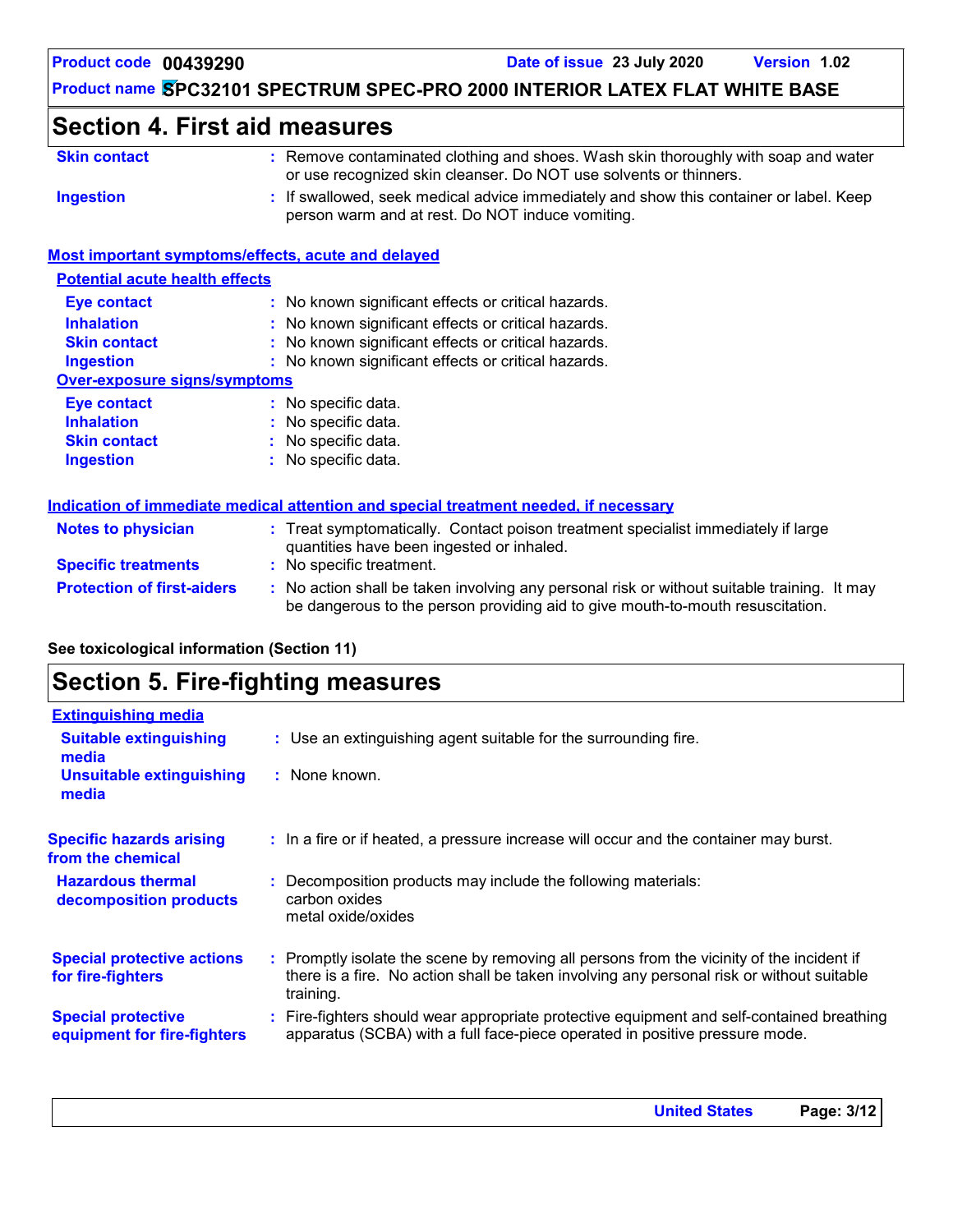### **Section 6. Accidental release measures**

| For non-emergency<br>personnel                               | : No action shall be taken involving any personal risk or without suitable training.<br>Evacuate surrounding areas. Keep unnecessary and unprotected personnel from<br>entering. Do not touch or walk through spilled material. Avoid breathing vapor or mist.<br>Provide adequate ventilation. Wear appropriate respirator when ventilation is<br>inadequate. Put on appropriate personal protective equipment.                                                                                                                                                                                                                                                                                             |
|--------------------------------------------------------------|--------------------------------------------------------------------------------------------------------------------------------------------------------------------------------------------------------------------------------------------------------------------------------------------------------------------------------------------------------------------------------------------------------------------------------------------------------------------------------------------------------------------------------------------------------------------------------------------------------------------------------------------------------------------------------------------------------------|
| For emergency responders                                     | If specialized clothing is required to deal with the spillage, take note of any information in<br>Section 8 on suitable and unsuitable materials. See also the information in "For non-<br>emergency personnel".                                                                                                                                                                                                                                                                                                                                                                                                                                                                                             |
| <b>Environmental precautions</b>                             | : Avoid dispersal of spilled material and runoff and contact with soil, waterways, drains<br>and sewers. Inform the relevant authorities if the product has caused environmental<br>pollution (sewers, waterways, soil or air).                                                                                                                                                                                                                                                                                                                                                                                                                                                                              |
| <b>Methods and materials for containment and cleaning up</b> |                                                                                                                                                                                                                                                                                                                                                                                                                                                                                                                                                                                                                                                                                                              |
| <b>Small spill</b>                                           | : Stop leak if without risk. Move containers from spill area. Dilute with water and mop up<br>if water-soluble. Alternatively, or if water-insoluble, absorb with an inert dry material and<br>place in an appropriate waste disposal container. Dispose of via a licensed waste<br>disposal contractor.                                                                                                                                                                                                                                                                                                                                                                                                     |
| <b>Large spill</b>                                           | : Stop leak if without risk. Move containers from spill area. Approach release from<br>upwind. Prevent entry into sewers, water courses, basements or confined areas. Wash<br>spillages into an effluent treatment plant or proceed as follows. Contain and collect<br>spillage with non-combustible, absorbent material e.g. sand, earth, vermiculite or<br>diatomaceous earth and place in container for disposal according to local regulations<br>(see Section 13). Dispose of via a licensed waste disposal contractor. Contaminated<br>absorbent material may pose the same hazard as the spilled product. Note: see<br>Section 1 for emergency contact information and Section 13 for waste disposal. |

### **Section 7. Handling and storage**

| <b>Precautions for safe handling</b>             |                                                                                                                                                                                                                                                                                                                                                                                                                                                                                                                                                                                                                                                                                |
|--------------------------------------------------|--------------------------------------------------------------------------------------------------------------------------------------------------------------------------------------------------------------------------------------------------------------------------------------------------------------------------------------------------------------------------------------------------------------------------------------------------------------------------------------------------------------------------------------------------------------------------------------------------------------------------------------------------------------------------------|
| <b>Protective measures</b>                       | : Put on appropriate personal protective equipment (see Section 8). Avoid exposure -<br>obtain special instructions before use. Do not handle until all safety precautions have<br>been read and understood. Do not get in eyes or on skin or clothing. Do not ingest.<br>Avoid breathing vapor or mist. If during normal use the material presents a respiratory<br>hazard, use only with adequate ventilation or wear appropriate respirator. Keep in the<br>original container or an approved alternative made from a compatible material, kept<br>tightly closed when not in use. Empty containers retain product residue and can be<br>hazardous. Do not reuse container. |
| <b>Special precautions</b>                       | : If this material is part of a multiple component system, read the Safety Data Sheet(s) for<br>the other component or components before blending as the resulting mixture may have<br>the hazards of all of its parts.                                                                                                                                                                                                                                                                                                                                                                                                                                                        |
| <b>Advice on general</b><br>occupational hygiene | : Eating, drinking and smoking should be prohibited in areas where this material is<br>handled, stored and processed. Workers should wash hands and face before eating,<br>drinking and smoking. Remove contaminated clothing and protective equipment before<br>entering eating areas. See also Section 8 for additional information on hygiene<br>measures.                                                                                                                                                                                                                                                                                                                  |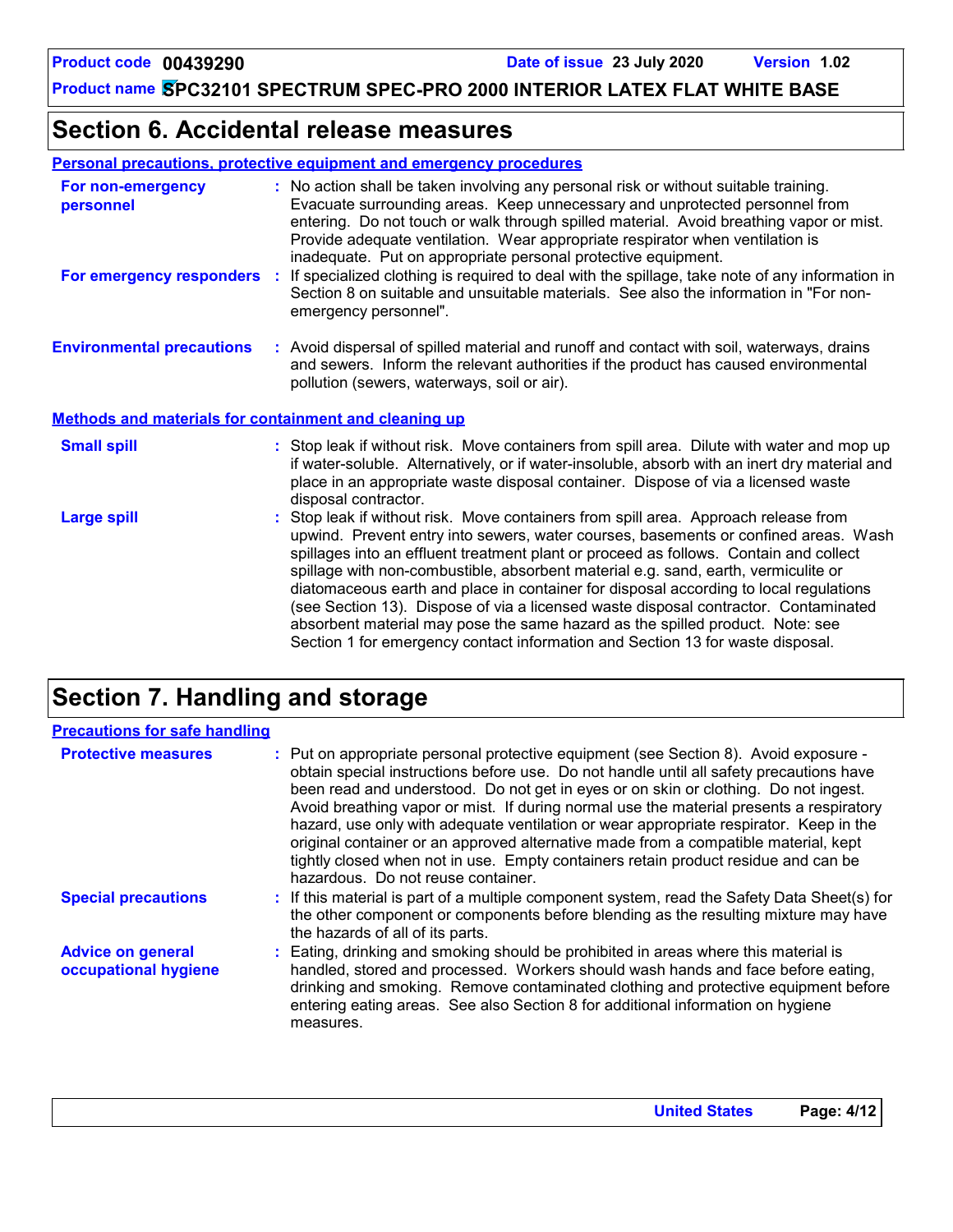### **Section 7. Handling and storage**

| <b>Conditions for safe storage,</b> | Do not store below the following temperature: $5^{\circ}$ C (41 <sup>o</sup> F). Store in accordance with<br><b>P</b>                                                                                                                                                |
|-------------------------------------|----------------------------------------------------------------------------------------------------------------------------------------------------------------------------------------------------------------------------------------------------------------------|
| including any                       | local regulations. Store in original container protected from direct sunlight in a dry, cool                                                                                                                                                                         |
| <b>incompatibilities</b>            | and well-ventilated area, away from incompatible materials (see Section 10) and food<br>and drink. Store locked up. Keep container tightly closed and sealed until ready for use.<br>Containers that have been opened must be carefully resealed and kept upright to |
|                                     | prevent leakage. Do not store in unlabeled containers. Use appropriate containment to<br>avoid environmental contamination.                                                                                                                                          |

### **Section 8. Exposure controls/personal protection**

#### **Control parameters**

|              | <b>Ingredient name</b>                                       |             | <b>Exposure limits</b>                              |  |  |
|--------------|--------------------------------------------------------------|-------------|-----------------------------------------------------|--|--|
|              | Talc, not containing asbestiform fibres                      |             | ACGIH TLV (United States, 3/2019).                  |  |  |
|              |                                                              |             | TWA: 2 mg/m <sup>3</sup> 8 hours. Form: Respirable  |  |  |
|              |                                                              |             | <b>OSHA PEL Z3 (United States).</b>                 |  |  |
|              |                                                              |             | TWA: $2 \text{ mg/m}^3$                             |  |  |
|              | titanium dioxide                                             |             | OSHA PEL (United States, 5/2018).                   |  |  |
|              |                                                              |             | TWA: 15 mg/m <sup>3</sup> 8 hours. Form: Total dust |  |  |
|              |                                                              |             | ACGIH TLV (United States, 3/2019).                  |  |  |
|              |                                                              |             | TWA: 10 mg/m <sup>3</sup> 8 hours.                  |  |  |
|              | Key to abbreviations                                         |             |                                                     |  |  |
| A            | $=$ Acceptable Maximum Peak                                  | S           | = Potential skin absorption                         |  |  |
| <b>ACGIH</b> | = American Conference of Governmental Industrial Hygienists. | SR.         | = Respiratory sensitization                         |  |  |
| C            | $=$ Ceiling Limit                                            | <b>SS</b>   | $=$ Skin sensitization                              |  |  |
| F.           | $=$ Fume                                                     | <b>STEL</b> | = Short term Exposure limit values                  |  |  |
| <b>IPEL</b>  | = Internal Permissible Exposure Limit                        | TD.         | $=$ Total dust                                      |  |  |
| <b>OSHA</b>  | = Occupational Safety and Health Administration.             | TLV         | = Threshold Limit Value                             |  |  |
| R            | = Respirable                                                 | TWA         | $=$ Time Weighted Average                           |  |  |

 $R = Respirable$ <br> $Z = OSHA 29 C$ = OSHA 29 CFR 1910.1200 Subpart Z - Toxic and Hazardous Substances

#### **Consult local authorities for acceptable exposure limits.**

| <b>Recommended monitoring</b><br>procedures       | ÷. | If this product contains ingredients with exposure limits, personal, workplace<br>atmosphere or biological monitoring may be required to determine the effectiveness of<br>the ventilation or other control measures and/or the necessity to use respiratory<br>protective equipment. Reference should be made to appropriate monitoring standards.<br>Reference to national guidance documents for methods for the determination of<br>hazardous substances will also be required. |
|---------------------------------------------------|----|-------------------------------------------------------------------------------------------------------------------------------------------------------------------------------------------------------------------------------------------------------------------------------------------------------------------------------------------------------------------------------------------------------------------------------------------------------------------------------------|
| <b>Appropriate engineering</b><br><b>controls</b> |    | : If user operations generate dust, fumes, gas, vapor or mist, use process enclosures,<br>local exhaust ventilation or other engineering controls to keep worker exposure to<br>airborne contaminants below any recommended or statutory limits.                                                                                                                                                                                                                                    |
| <b>Environmental exposure</b><br><b>controls</b>  |    | : Emissions from ventilation or work process equipment should be checked to ensure<br>they comply with the requirements of environmental protection legislation. In some<br>cases, fume scrubbers, filters or engineering modifications to the process equipment<br>will be necessary to reduce emissions to acceptable levels.                                                                                                                                                     |

**Individual protection measures**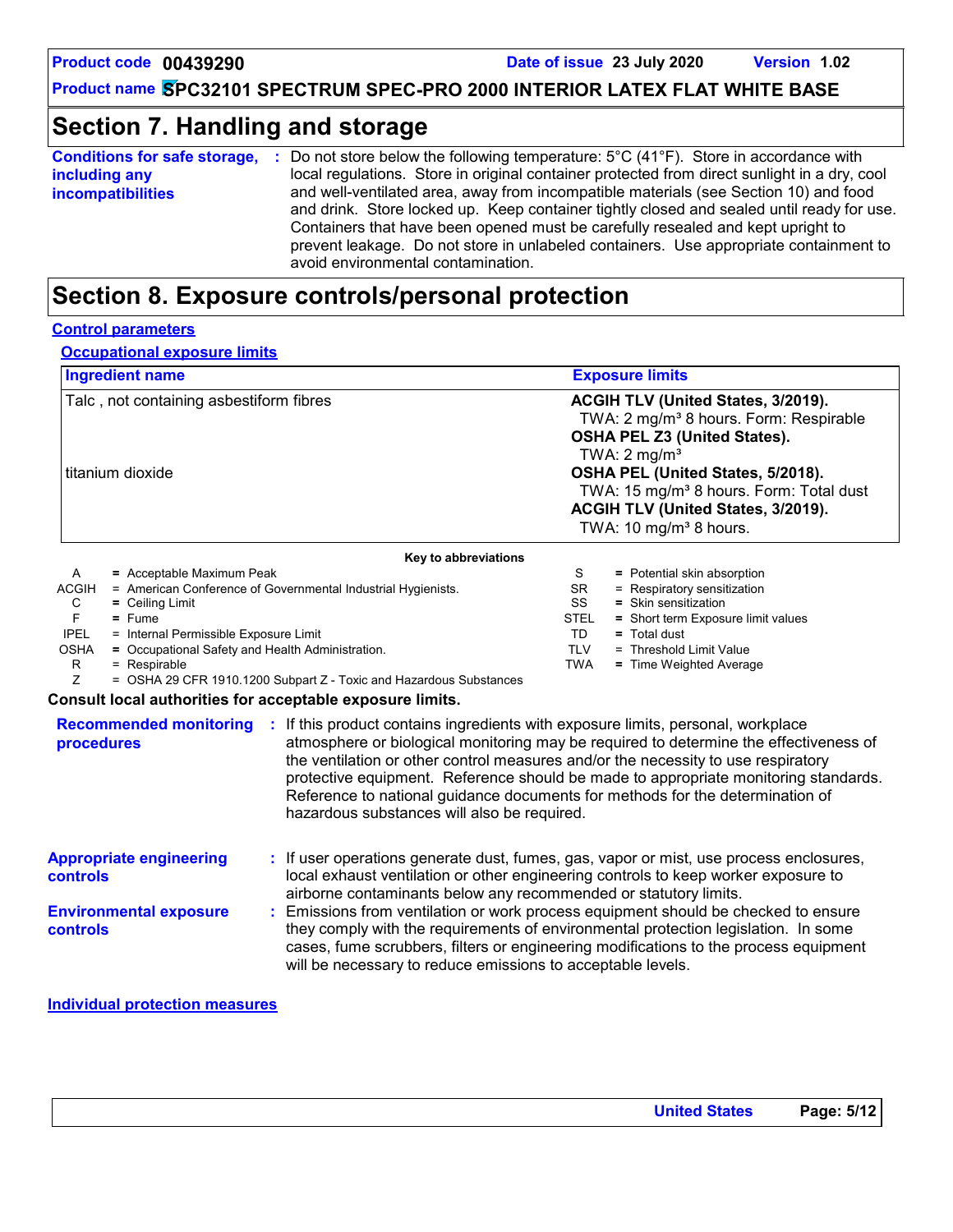### **Product name SPC32101 SPECTRUM SPEC-PRO 2000 INTERIOR LATEX FLAT WHITE BASE**

### **Section 8. Exposure controls/personal protection**

| <b>Hygiene measures</b>       | : Wash hands, forearms and face thoroughly after handling chemical products, before<br>eating, smoking and using the lavatory and at the end of the working period.<br>Appropriate techniques should be used to remove potentially contaminated clothing.<br>Wash contaminated clothing before reusing. Ensure that eyewash stations and safety<br>showers are close to the workstation location.                                                                                                                                                                                                                      |
|-------------------------------|------------------------------------------------------------------------------------------------------------------------------------------------------------------------------------------------------------------------------------------------------------------------------------------------------------------------------------------------------------------------------------------------------------------------------------------------------------------------------------------------------------------------------------------------------------------------------------------------------------------------|
| <b>Eye/face protection</b>    | : Safety glasses with side shields.                                                                                                                                                                                                                                                                                                                                                                                                                                                                                                                                                                                    |
| <b>Skin protection</b>        |                                                                                                                                                                                                                                                                                                                                                                                                                                                                                                                                                                                                                        |
| <b>Hand protection</b>        | : Chemical-resistant, impervious gloves complying with an approved standard should be<br>worn at all times when handling chemical products if a risk assessment indicates this is<br>necessary. Considering the parameters specified by the glove manufacturer, check<br>during use that the gloves are still retaining their protective properties. It should be<br>noted that the time to breakthrough for any glove material may be different for different<br>glove manufacturers. In the case of mixtures, consisting of several substances, the<br>protection time of the gloves cannot be accurately estimated. |
| <b>Body protection</b>        | : Personal protective equipment for the body should be selected based on the task being<br>performed and the risks involved and should be approved by a specialist before<br>handling this product.                                                                                                                                                                                                                                                                                                                                                                                                                    |
| <b>Other skin protection</b>  | : Appropriate footwear and any additional skin protection measures should be selected<br>based on the task being performed and the risks involved and should be approved by a<br>specialist before handling this product.                                                                                                                                                                                                                                                                                                                                                                                              |
| <b>Respiratory protection</b> | : Respirator selection must be based on known or anticipated exposure levels, the<br>hazards of the product and the safe working limits of the selected respirator. If workers<br>are exposed to concentrations above the exposure limit, they must use appropriate,<br>certified respirators. Use a properly fitted, air-purifying or air-fed respirator complying<br>with an approved standard if a risk assessment indicates this is necessary.                                                                                                                                                                     |

## **Section 9. Physical and chemical properties**

| <b>Appearance</b>                |    |                                                                      |
|----------------------------------|----|----------------------------------------------------------------------|
| <b>Physical state</b>            |    | $:$ Liquid.                                                          |
| <b>Color</b>                     |    | : Various                                                            |
| <b>Odor</b>                      |    | : Characteristic.                                                    |
| <b>Odor threshold</b>            |    | : Not available.                                                     |
| рH                               | t. | 9                                                                    |
| <b>Melting point</b>             |    | : Not available.                                                     |
| <b>Boiling point</b>             |    | : $100^{\circ}$ C (212 $^{\circ}$ F)                                 |
| <b>Flash point</b>               |    | : Closed cup: Not applicable. [Product does not sustain combustion.] |
| <b>Auto-ignition temperature</b> |    | $:$ Not available.                                                   |
| <b>Decomposition temperature</b> |    | : Not available.                                                     |
| <b>Flammability (solid, gas)</b> |    | : Not available.                                                     |
| Lower and upper explosive        |    | : Not available.                                                     |
| (flammable) limits               |    |                                                                      |
| <b>Evaporation rate</b>          |    | $\therefore$ 0.05 (butyl acetate = 1)                                |
| <b>Vapor pressure</b>            |    | : 3.3 kPa (25 mm Hg) [room temperature]                              |
| <b>Vapor density</b>             |    | $:$ Not available.                                                   |
| <b>Relative density</b>          |    | : 1.3                                                                |
| Density (Ibs / gal)              |    | : 10.85                                                              |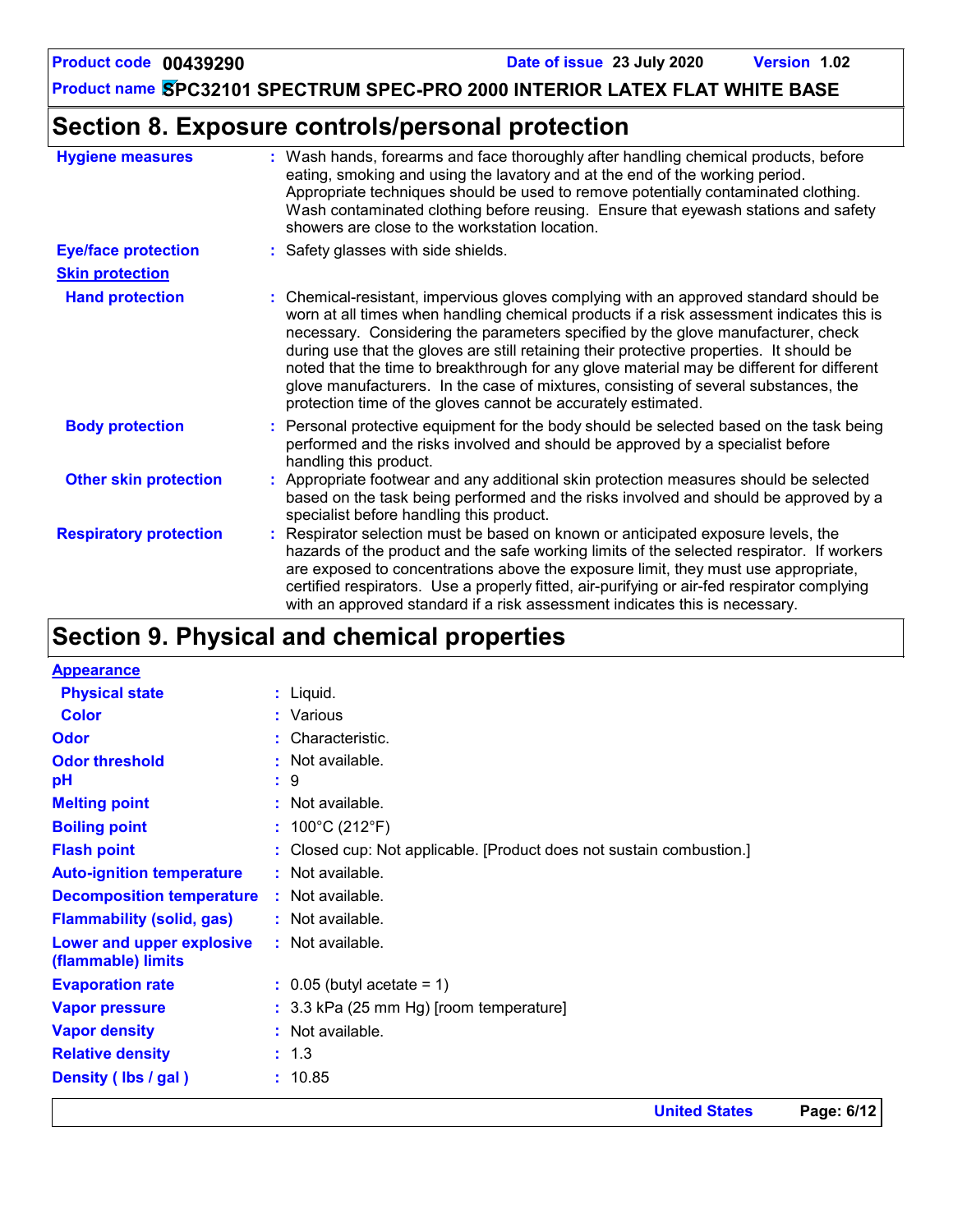**United States Page: 7/12**

**Product name SPC32101 SPECTRUM SPEC-PRO 2000 INTERIOR LATEX FLAT WHITE BASE**

### **Section 9. Physical and chemical properties**

| <b>Solubility</b>                | : Partially soluble in the following materials: cold water.    |
|----------------------------------|----------------------------------------------------------------|
| <b>Partition coefficient: n-</b> | $:$ Not available.                                             |
| octanol/water                    |                                                                |
| <b>Viscosity</b>                 | : Kinematic (40°C (104°F)): >0.21 cm <sup>2</sup> /s (>21 cSt) |
| <b>Volatility</b>                | : $77\%$ (v/v), 59.202% (w/w)                                  |
| % Solid. (w/w)                   | : 40.798                                                       |

### **Section 10. Stability and reactivity**

| <b>Reactivity</b>                            | : No specific test data related to reactivity available for this product or its ingredients.                                                  |
|----------------------------------------------|-----------------------------------------------------------------------------------------------------------------------------------------------|
| <b>Chemical stability</b>                    | : The product is stable.                                                                                                                      |
| <b>Possibility of hazardous</b><br>reactions | : Under normal conditions of storage and use, hazardous reactions will not occur.                                                             |
| <b>Conditions to avoid</b>                   | : When exposed to high temperatures may produce hazardous decomposition products.<br>Refer to protective measures listed in sections 7 and 8. |
| <b>Incompatible materials</b>                | : Keep away from the following materials to prevent strong exothermic reactions:<br>oxidizing agents, strong alkalis, strong acids.           |
| <b>Hazardous decomposition</b><br>products   | : Decomposition products may include the following materials: carbon monoxide, carbon<br>dioxide, smoke, oxides of nitrogen.                  |

### **Section 11. Toxicological information**

#### **Information on toxicological effects**

#### **Acute toxicity**

| <b>Product/ingredient name</b> | <b>Result</b>                                               | <b>Species</b>       | <b>Dose</b>                              | <b>Exposure</b> |
|--------------------------------|-------------------------------------------------------------|----------------------|------------------------------------------|-----------------|
| titanium dioxide               | LC50 Inhalation Dusts and mists<br>LD50 Dermal<br>LD50 Oral | Rat<br>Rabbit<br>Rat | >6.82 mg/l<br>>5000 mg/kg<br>>5000 mg/kg | 4 hours         |
| <b>Conclusion/Summary</b>      | $:$ There are no data available on the mixture itself.      |                      |                                          |                 |
| <b>Irritation/Corrosion</b>    |                                                             |                      |                                          |                 |
| <b>Conclusion/Summary</b>      |                                                             |                      |                                          |                 |
| <b>Skin</b>                    | $:$ There are no data available on the mixture itself.      |                      |                                          |                 |
| <b>Eyes</b>                    | $:$ There are no data available on the mixture itself.      |                      |                                          |                 |
| <b>Respiratory</b>             | : There are no data available on the mixture itself.        |                      |                                          |                 |
| <b>Sensitization</b>           |                                                             |                      |                                          |                 |
| <b>Conclusion/Summary</b>      |                                                             |                      |                                          |                 |
| <b>Skin</b>                    | $:$ There are no data available on the mixture itself.      |                      |                                          |                 |
| <b>Respiratory</b>             | : There are no data available on the mixture itself.        |                      |                                          |                 |
| <b>Mutagenicity</b>            |                                                             |                      |                                          |                 |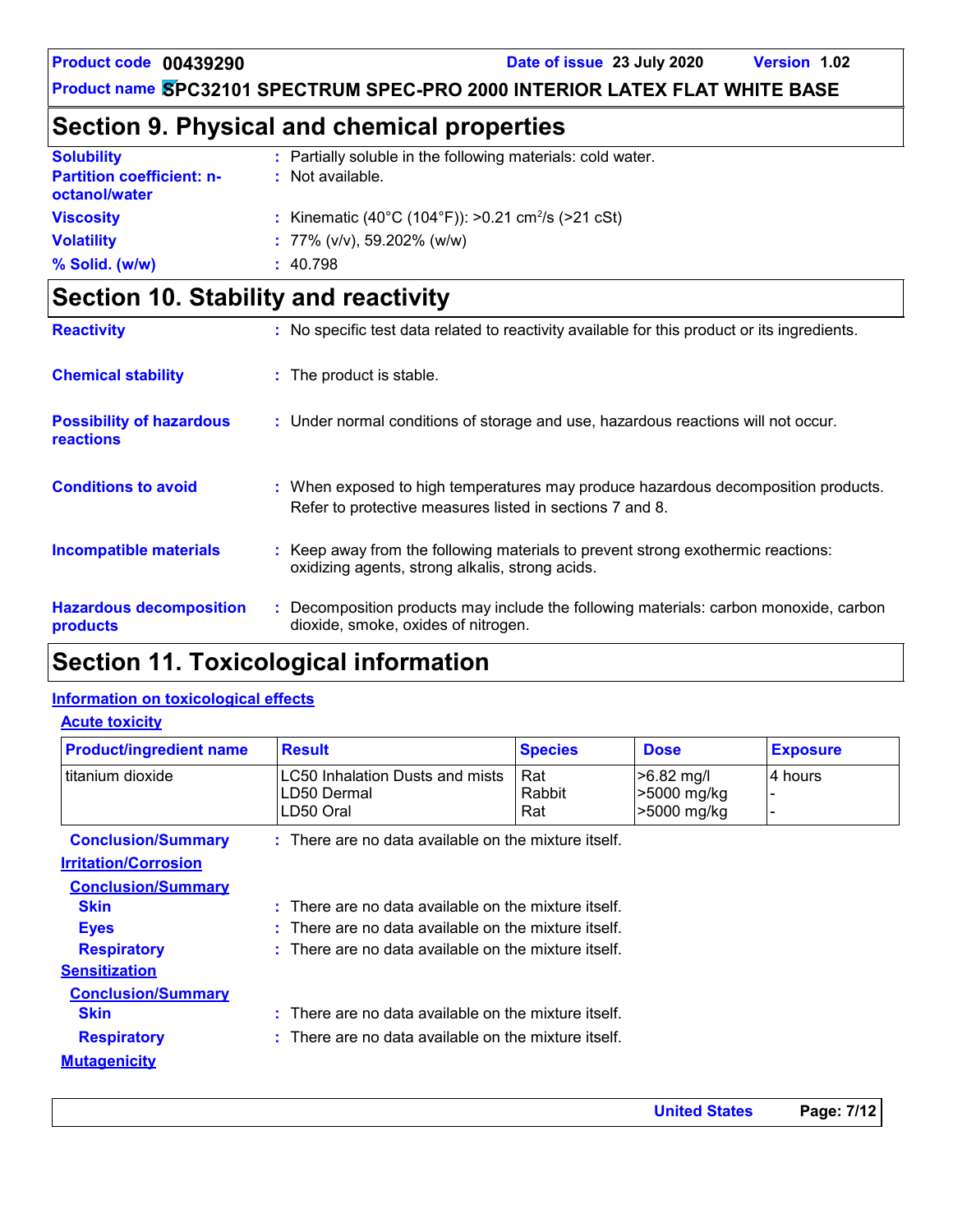**Product name SPC32101 SPECTRUM SPEC-PRO 2000 INTERIOR LATEX FLAT WHITE BASE**

### **Section 11. Toxicological information**

| <b>Conclusion/Summary</b>      |             |             | : There are no data available on the mixture itself. |  |
|--------------------------------|-------------|-------------|------------------------------------------------------|--|
| <b>Carcinogenicity</b>         |             |             |                                                      |  |
| <b>Conclusion/Summary</b>      |             |             | : There are no data available on the mixture itself. |  |
| <b>Classification</b>          |             |             |                                                      |  |
| <b>Product/ingredient name</b> | <b>OSHA</b> | <b>IARC</b> | <b>NTP</b>                                           |  |
| titanium dioxide               | -           | 2Β          | -                                                    |  |

**Carcinogen Classification code:**

**IARC: 1, 2A, 2B, 3, 4 NTP: Known to be a human carcinogen; Reasonably anticipated to be a human carcinogen OSHA: +**

**Not listed/not regulated: -**

#### **Reproductive toxicity**

| <b>Conclusion/Summary</b> | $\therefore$ There are no data available on the mixture itself. |
|---------------------------|-----------------------------------------------------------------|
|---------------------------|-----------------------------------------------------------------|

#### **Teratogenicity**

**Conclusion/Summary :** There are no data available on the mixture itself.

#### **Specific target organ toxicity (single exposure)**

| <b>Name</b>                               | <b>Category</b> | <b>Route of</b><br>exposure | <b>Target organs</b>              |
|-------------------------------------------|-----------------|-----------------------------|-----------------------------------|
| 'Talc , not containing asbestiform fibres | Category 3      |                             | Respiratory tract<br>l irritation |

#### **Specific target organ toxicity (repeated exposure)**

Not available.

**Target organs :** Contains material which may cause damage to the following organs: lungs, cardiovascular system, upper respiratory tract, eyes.

#### **Aspiration hazard**

Not available.

#### **Information on the likely routes of exposure**

#### **Potential acute health effects**

| <b>Eye contact</b>           | : No known significant effects or critical hazards.                                      |
|------------------------------|------------------------------------------------------------------------------------------|
| <b>Inhalation</b>            | : No known significant effects or critical hazards.                                      |
| <b>Skin contact</b>          | : No known significant effects or critical hazards.                                      |
| <b>Ingestion</b>             | : No known significant effects or critical hazards.                                      |
| Over-exposure signs/symptoms |                                                                                          |
| <b>Eye contact</b>           | : No specific data.                                                                      |
| <b>Inhalation</b>            | : No specific data.                                                                      |
| <b>Skin contact</b>          | : No specific data.                                                                      |
| <b>Ingestion</b>             | : No specific data.                                                                      |
|                              | Delayed and immediate effects and also chronic effects from short and long term exposure |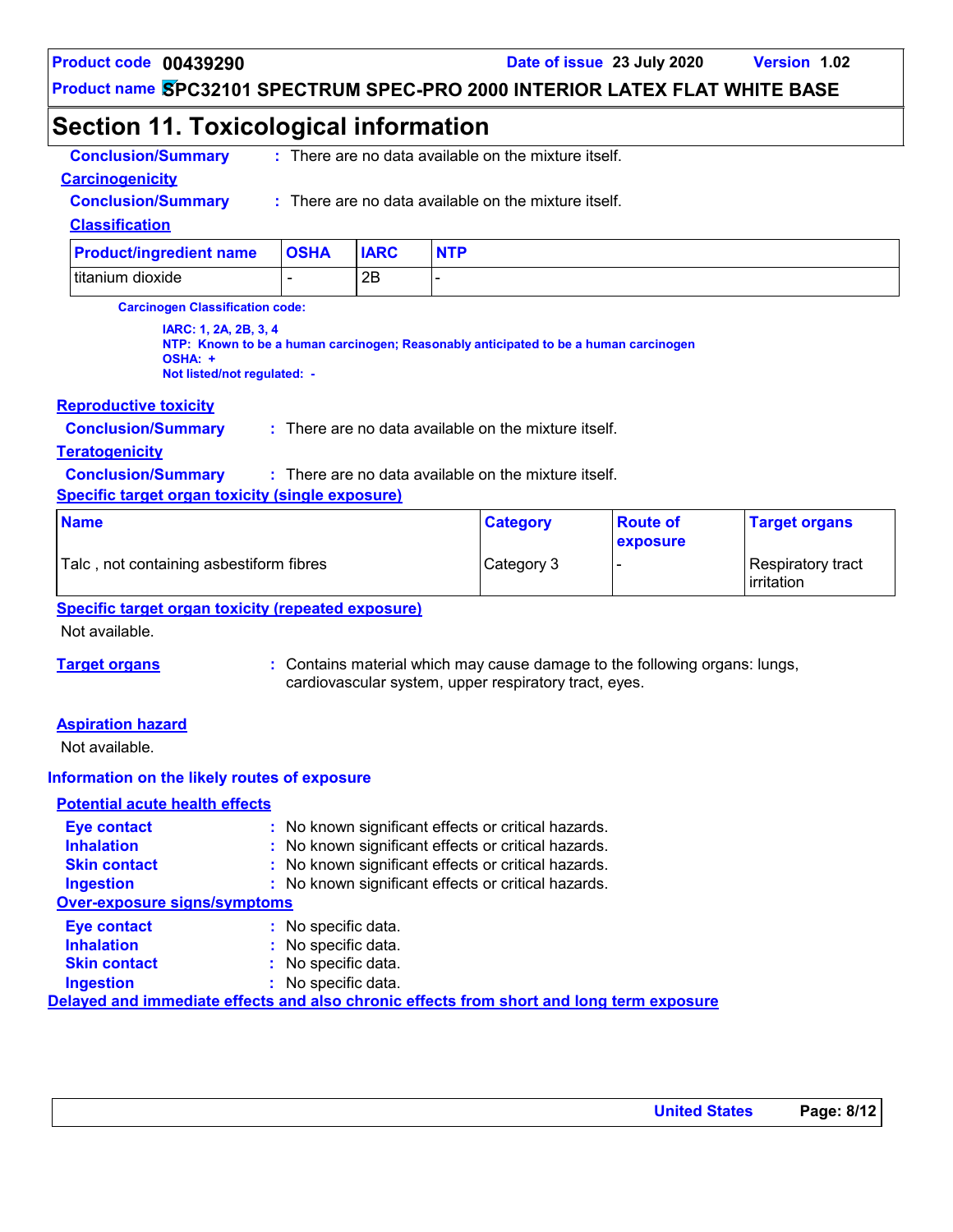**Product name SPC32101 SPECTRUM SPEC-PRO 2000 INTERIOR LATEX FLAT WHITE BASE**

### **Section 11. Toxicological information**

| <b>Conclusion/Summary</b>               | : There are no data available on the mixture itself. Contains isothiazolinones. May cause<br>allergic reaction. This product contains TiO2 which has been classified as a GHS<br>Carcinogen Category 2 based on its IARC 2B classification. For many PPG products,<br>TiO2 is utilized as a raw material in a liquid coating formulation. In this case, the TiO2<br>particles are bound in a matrix with no meaningful potential for human exposure to<br>unbound particles of TiO2 when the product is applied with a brush or roller. Sanding<br>the coating surface or mist from spray applications may be harmful depending on the<br>duration and level of exposure and require the use of appropriate personal protective<br>equipment and/or engineering controls (see Section 8). If splashed in the eyes, the<br>liquid may cause irritation and reversible damage. Ingestion may cause nausea,<br>diarrhea and vomiting. This takes into account, where known, delayed and immediate<br>effects and also chronic effects of components from short-term and long-term exposure<br>by oral, inhalation and dermal routes of exposure and eye contact. |
|-----------------------------------------|---------------------------------------------------------------------------------------------------------------------------------------------------------------------------------------------------------------------------------------------------------------------------------------------------------------------------------------------------------------------------------------------------------------------------------------------------------------------------------------------------------------------------------------------------------------------------------------------------------------------------------------------------------------------------------------------------------------------------------------------------------------------------------------------------------------------------------------------------------------------------------------------------------------------------------------------------------------------------------------------------------------------------------------------------------------------------------------------------------------------------------------------------------------|
| <b>Short term exposure</b>              |                                                                                                                                                                                                                                                                                                                                                                                                                                                                                                                                                                                                                                                                                                                                                                                                                                                                                                                                                                                                                                                                                                                                                               |
| <b>Potential immediate</b><br>effects   | $:$ There are no data available on the mixture itself.                                                                                                                                                                                                                                                                                                                                                                                                                                                                                                                                                                                                                                                                                                                                                                                                                                                                                                                                                                                                                                                                                                        |
| <b>Potential delayed effects</b>        | $\therefore$ There are no data available on the mixture itself.                                                                                                                                                                                                                                                                                                                                                                                                                                                                                                                                                                                                                                                                                                                                                                                                                                                                                                                                                                                                                                                                                               |
| <b>Long term exposure</b>               |                                                                                                                                                                                                                                                                                                                                                                                                                                                                                                                                                                                                                                                                                                                                                                                                                                                                                                                                                                                                                                                                                                                                                               |
| <b>Potential immediate</b><br>effects   | $:$ There are no data available on the mixture itself.                                                                                                                                                                                                                                                                                                                                                                                                                                                                                                                                                                                                                                                                                                                                                                                                                                                                                                                                                                                                                                                                                                        |
| <b>Potential delayed effects</b>        | : There are no data available on the mixture itself.                                                                                                                                                                                                                                                                                                                                                                                                                                                                                                                                                                                                                                                                                                                                                                                                                                                                                                                                                                                                                                                                                                          |
| <b>Potential chronic health effects</b> |                                                                                                                                                                                                                                                                                                                                                                                                                                                                                                                                                                                                                                                                                                                                                                                                                                                                                                                                                                                                                                                                                                                                                               |
| <b>General</b>                          | : No known significant effects or critical hazards.                                                                                                                                                                                                                                                                                                                                                                                                                                                                                                                                                                                                                                                                                                                                                                                                                                                                                                                                                                                                                                                                                                           |
| <b>Carcinogenicity</b>                  | : Suspected of causing cancer. Risk of cancer depends on duration and level of<br>exposure.                                                                                                                                                                                                                                                                                                                                                                                                                                                                                                                                                                                                                                                                                                                                                                                                                                                                                                                                                                                                                                                                   |
| <b>Mutagenicity</b>                     | : No known significant effects or critical hazards.                                                                                                                                                                                                                                                                                                                                                                                                                                                                                                                                                                                                                                                                                                                                                                                                                                                                                                                                                                                                                                                                                                           |
| <b>Reproductive toxicity</b>            | : No known significant effects or critical hazards.                                                                                                                                                                                                                                                                                                                                                                                                                                                                                                                                                                                                                                                                                                                                                                                                                                                                                                                                                                                                                                                                                                           |
|                                         |                                                                                                                                                                                                                                                                                                                                                                                                                                                                                                                                                                                                                                                                                                                                                                                                                                                                                                                                                                                                                                                                                                                                                               |

### **Section 12. Ecological information**

| <b>Toxicity</b> |  |  |
|-----------------|--|--|
|                 |  |  |
|                 |  |  |

| <b>Product/ingredient name</b> | <b>Result</b>                    | <b>Species</b>          | <b>Exposure</b> |
|--------------------------------|----------------------------------|-------------------------|-----------------|
| titanium dioxide               | Acute LC50 >100 mg/l Fresh water | Daphnia - Daphnia magna | 48 hours        |

#### **Persistence and degradability**

Not available.

#### **Bioaccumulative potential**

Not available.

**Soil/water partition coefficient (KOC) :** Not available. **Mobility in soil**

**United States Page: 9/12**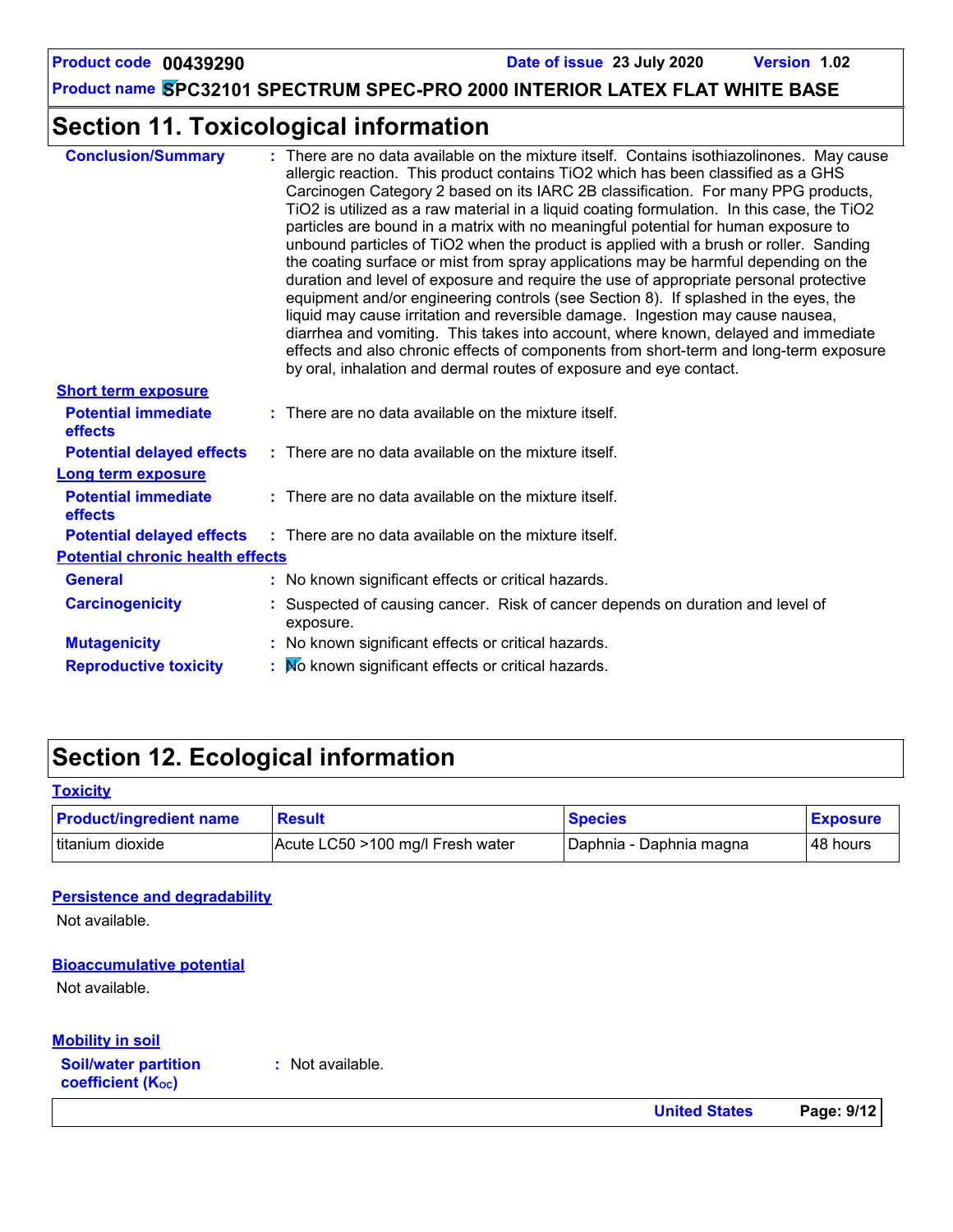### **Section 12. Ecological information**

### **Section 13. Disposal considerations**

| <b>Disposal methods</b><br>and sewers. | : The generation of waste should be avoided or minimized wherever possible. Disposal<br>of this product, solutions and any by-products should at all times comply with the<br>requirements of environmental protection and waste disposal legislation and any<br>regional local authority requirements. Dispose of surplus and non-recyclable products<br>via a licensed waste disposal contractor. Waste should not be disposed of untreated to<br>the sewer unless fully compliant with the requirements of all authorities with jurisdiction.<br>Waste packaging should be recycled. Incineration or landfill should only be considered<br>when recycling is not feasible. This material and its container must be disposed of in a<br>safe way. Care should be taken when handling emptied containers that have not been<br>cleaned or rinsed out. Empty containers or liners may retain some product residues.<br>Avoid dispersal of spilled material and runoff and contact with soil, waterways, drains |
|----------------------------------------|----------------------------------------------------------------------------------------------------------------------------------------------------------------------------------------------------------------------------------------------------------------------------------------------------------------------------------------------------------------------------------------------------------------------------------------------------------------------------------------------------------------------------------------------------------------------------------------------------------------------------------------------------------------------------------------------------------------------------------------------------------------------------------------------------------------------------------------------------------------------------------------------------------------------------------------------------------------------------------------------------------------|
|                                        | Disposal should be in accordance with applicable regional, pational and local laws and requistions.                                                                                                                                                                                                                                                                                                                                                                                                                                                                                                                                                                                                                                                                                                                                                                                                                                                                                                            |

**Disposal should be in accordance with applicable regional, national and local laws and regulations. Refer to Section 7: HANDLING AND STORAGE and Section 8: EXPOSURE CONTROLS/PERSONAL PROTECTION for additional handling information and protection of employees. Section 6. Accidental release measures**

### **14. Transport information**

|                                                       | <b>DOT</b>      | <b>IMDG</b>     | <b>IATA</b>     |
|-------------------------------------------------------|-----------------|-----------------|-----------------|
| <b>UN number</b>                                      | Not regulated.  | Not regulated.  | Not regulated.  |
| <b>UN proper shipping</b><br>name                     | $\overline{a}$  |                 |                 |
| <b>Transport hazard class  -</b><br>(e <sub>s</sub> ) |                 |                 |                 |
| <b>Packing group</b>                                  |                 |                 |                 |
| <b>Environmental hazards No.</b>                      |                 | No.             | No.             |
| <b>Marine pollutant</b><br>substances                 | Not applicable. | Not applicable. | Not applicable. |

#### **Additional information**

- None identified. **: DOT**
- None identified. **: IMDG**
- **IATA :** None identified.
- **Special precautions for user Transport within user's premises:** always transport in closed containers that are **:** upright and secure. Ensure that persons transporting the product know what to do in the event of an accident or spillage.

**Transport in bulk according :** Not applicable. **to IMO instruments**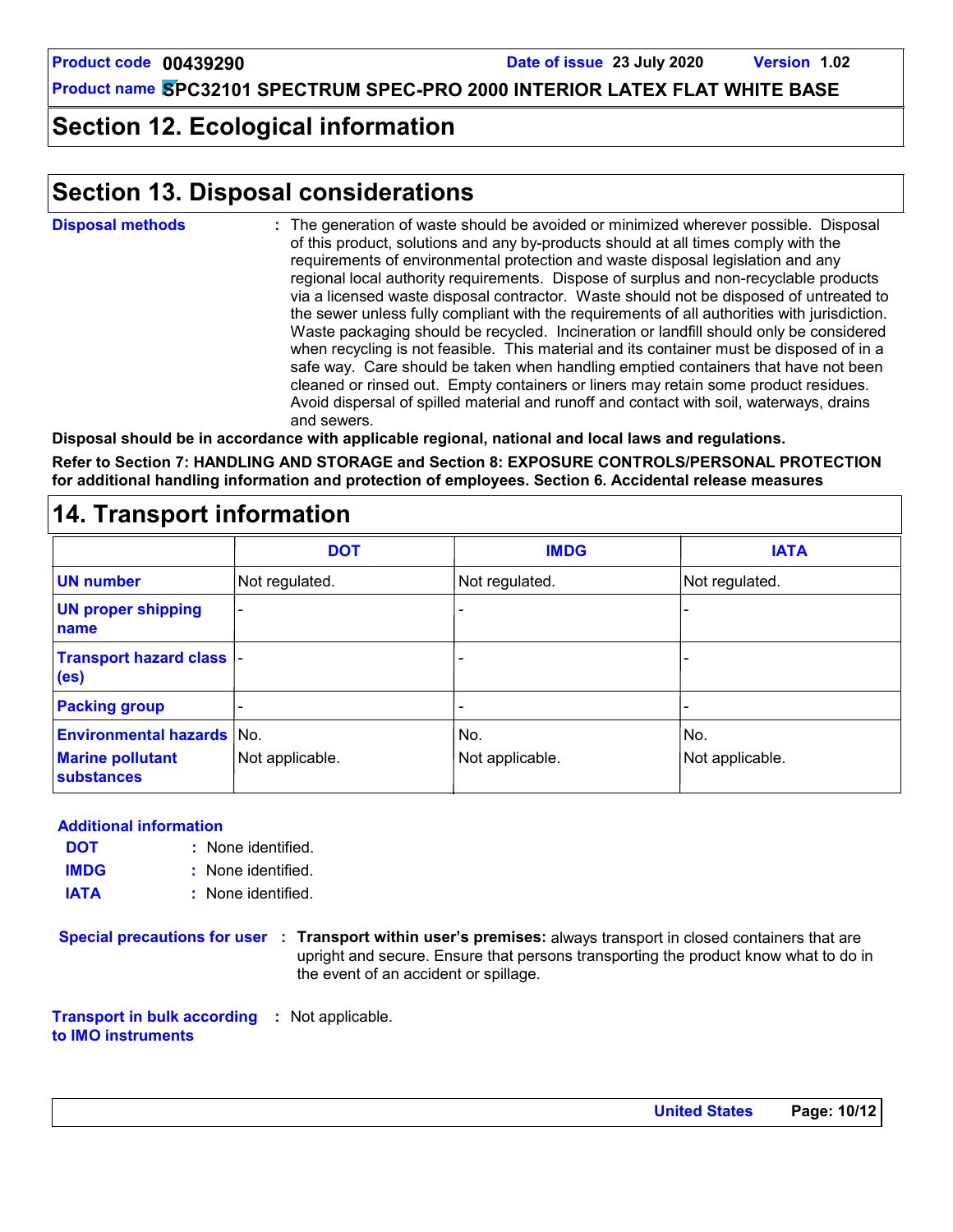### **Section 15. Regulatory information**

#### **United States**

**United States inventory (TSCA 8b) :** At least one component is inactive.

#### **SARA 302/304**

**SARA 304 RQ :** Not applicable.

**Composition/information on ingredients**

No products were found.

#### **SARA 311/312**

**Classification :** CARCINOGENICITY - Category 2

#### **Composition/information on ingredients**

| <b>Name</b>                                             |             | <b>Classification</b>                                                                           |
|---------------------------------------------------------|-------------|-------------------------------------------------------------------------------------------------|
| Talc, not containing asbestiform   ≥5.0 - ≤10<br>fibres |             | SPECIFIC TARGET ORGAN TOXICITY (SINGLE EXPOSURE)<br>(Respiratory tract irritation) - Category 3 |
| Ititanium dioxide                                       | l≥5.0 - ≤10 | CARCINOGENICITY - Category 2                                                                    |

**Additional environmental information is contained on the Environmental Data Sheet for this product, which can be obtained from your PPG representative.**

### **Section 16. Other information**

#### **Hazardous Material Information System (U.S.A.)**

**Health** : 2 \* **Flammability** : 0 **Physical hazards** : 0 0 ( \* ) - Chronic effects

**Caution: HMIS® ratings are based on a 0-4 rating scale, with 0 representing minimal hazards or risks, and 4 representing significant hazards or risks. Although HMIS® ratings and the associated label are not required on MSDSs or products leaving a facility under 29 CFR 1910.1200, the preparer may choose to provide them. HMIS® ratings are to be used with a fully implemented HMIS® program. HMIS® is a registered trademark and service mark of the American Coatings Association, Inc.**

**The customer is responsible for determining the PPE code for this material. For more information on HMIS® Personal Protective Equipment (PPE) codes, consult the HMIS® Implementation Manual.**

| <b>National Fire Protection Association (U.S.A.)</b> |                                                                                                                                                                                                                                                                                                                                                                                                                                                                                                                                                                                                     |
|------------------------------------------------------|-----------------------------------------------------------------------------------------------------------------------------------------------------------------------------------------------------------------------------------------------------------------------------------------------------------------------------------------------------------------------------------------------------------------------------------------------------------------------------------------------------------------------------------------------------------------------------------------------------|
|                                                      | Health : 2 Flammability : 0 Instability : 0                                                                                                                                                                                                                                                                                                                                                                                                                                                                                                                                                         |
| Date of previous issue                               | : 6/16/2020                                                                                                                                                                                                                                                                                                                                                                                                                                                                                                                                                                                         |
| <b>Organization that prepared : EHS</b><br>the MSDS  |                                                                                                                                                                                                                                                                                                                                                                                                                                                                                                                                                                                                     |
| <b>Key to abbreviations</b>                          | $\therefore$ ATE = Acute Toxicity Estimate<br><b>BCF</b> = Bioconcentration Factor<br>GHS = Globally Harmonized System of Classification and Labelling of Chemicals<br>IATA = International Air Transport Association<br>IBC = Intermediate Bulk Container<br><b>IMDG = International Maritime Dangerous Goods</b><br>LogPow = logarithm of the octanol/water partition coefficient<br>MARPOL = International Convention for the Prevention of Pollution From Ships, 1973<br>as modified by the Protocol of 1978. ("Marpol" = marine pollution)<br>$N/A = Not available$<br>SGG = Segregation Group |
|                                                      | D <sub>2</sub> na: 11/12<br><b>Ilnitad Statas</b>                                                                                                                                                                                                                                                                                                                                                                                                                                                                                                                                                   |

**United States Page: 11/12**